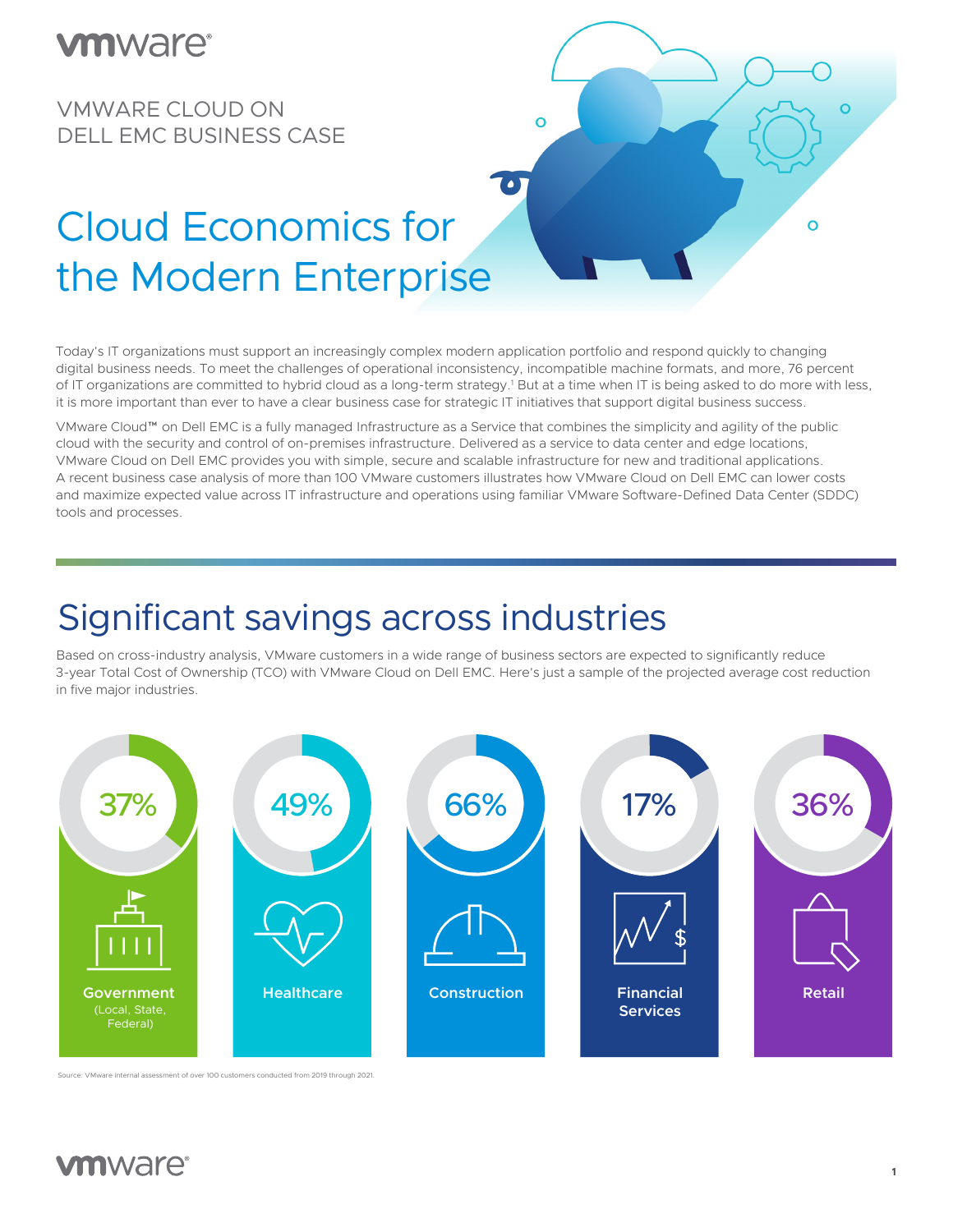With VMware Cloud on Dell EMC, you can move to an operationally costed, fully managed infrastructure subscription model, all while maintaining the security and latency you expect from an on-premises environment. The solution enables you to run, manage, and secure production applications in a modern, seamlessly integrated hybrid IT environment without having to manage hardware or software, rewrite applications, or modify your current operating models.

The equation goes beyond a simple server-to-server-to-server comparison. When evaluating the economics of your The equation goes beyond a simple server-to-server comparison. When evaluating the economics of your current infrastructure against VMware Cloud on Dell EMC's operationally costed, fully managed subscription-based model, consider these four factors:

# infrastructure against VMW ware Cloud on Dell EMC's operationally costed, fully managed subscription-based mod

### C 1 NO PUBLIC CLOUD REWORK REQUIRED

#### **VALUE DRIVERS**

- $\blacktriangleright$  No rewriting of applications required, saving time.
- Maximize existing investments with minimal migration costs.
- Exit data centers quickly and easily, reducing risk.

### A state government moved 1,600 VMs with 44% lower labor cost to migrate.<sup>2</sup>

### ELIMINATES RESKILLING

### **VALUE DRIVERS VALUE DRIVERS**

- Leverages the power of VMware's SDDC software to maximize investment in your organization's existing skills.
- No retraining required.
- $\blacktriangleright$  Minimizes productivity loss.
- $\blacktriangleright$  Eliminates the hiring time lag.



**SAVINGS**

### **VALUE** SAVINGS

Minimize the cost and complexity of reskilling.

The cost of migration is almost eliminated.

Reduce the need for hiring.

A 37-person IT organization saved \$245K on training and lost productivity in 1 year and required 61% less staff time to support workloads at the edge.<sup>3</sup>

## **SAVING REASED FLEXIBILITY**

### The cost of migration is almost eliminated. **VALUE DRIVERS**

VMware SDDC enables you to leverage workload portability with zero lock-in—no application rewriting needed.



Vendor lock-in and associated rework costs are largely eliminated.

*A state government moved*  Reduce the need for hiring. *An insurance company saved 35% by eliminating refactoring costs while preserving the option to bring workloads live in less than 2 weeks.*<sup>4</sup>

## *1,600 VMs with 44% lower*  SIMPLIFIED ADMINISTRATION

### *labor cost to migrate.2* **VALUE DRIVERS**

- VMware proactively manages and supports the hardware and software infrastructure.
- Full lifecycle management—including deployment, patching, updates, upgrades, monitoring and remediation—is handled directly by VMware.



- Admin staff are freed up to focus on higher-value<br>projects projects.
- Hardware and software management, service and<br>full lifecycle management are all included in the *workloads at the edge.3* subscription cost at significant savings. full lifecycle management are all included in the

*An organization retasking five IT administrators can save \$3M in admin costs over 3 years.*<sup>5</sup>